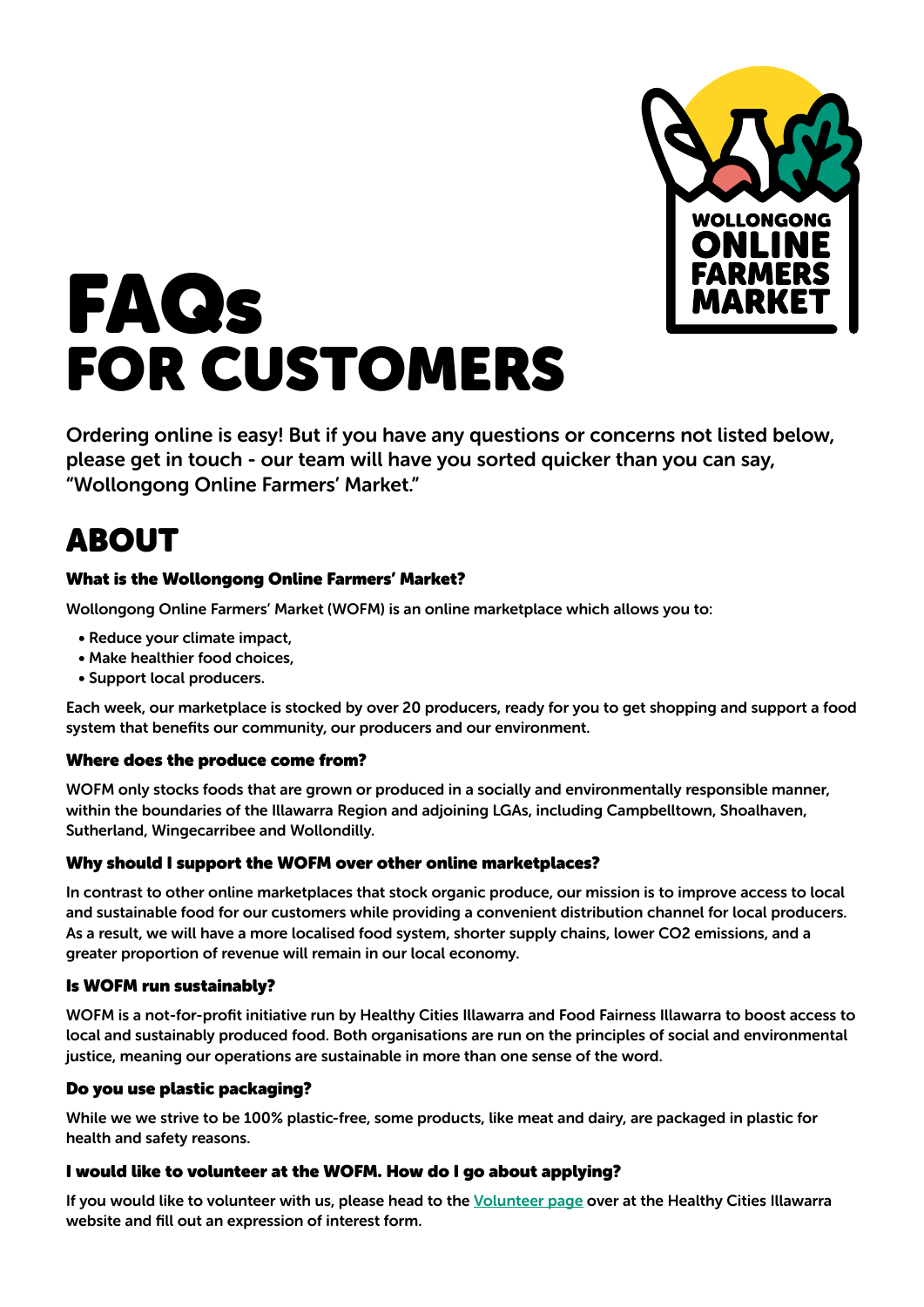# ORDERS

#### How do I order?

All orders are to be made via the [Open Food Network](https://openfoodnetwork.org.au/), a not-for-profit platform specifically designed for producers to sell their products online at a price that works for them.

#### How do I use the Open Food Network (OFN)?

[Click here](https://openfoodnetwork.org.au/wollongong-online-farmers-market/shop) to access the WOFM landing page, then begin your weekly shop. Once you have completed your shopping you have two options;

#### Option 1: Guest log in

Enter your details to complete your order. Note: your personal details and order will not be remembered next time you visit the OFN.

#### **Option 2: Create an account with the OFN**

Enter your personal details. After registering, you will be sent an email asking you to confirm your email address. Once your email address is confirmed, you're ready to place your order.

#### What are the benefits of creating an OFN account?

Your transaction and order history are saved and you will be able to view your previous purchases. For example, creating an OFN account can be useful in situations where you really liked a jar of jam, but can't remember the exact brand or flavour to order again.

#### My verification email has not been received?

Due to overzealous email filters (designed to ward off spam) sometimes customers won't receive their confirmation email from us (or it will be directed to their junk folder). If this occurs, please add the [Open Food Network](https://openfoodnetwork.org.au/) to your 'safe' list in your email account settings.

#### Is delivery an option?

At this stage we do not deliver.

#### Why are some products not available all year round?

If a product is not ready to harvest, we are not able to supply it. The items we offer are grown or produced locally and generally picked or made the day before your order is packed. In addition to reducing your carbon footprint, buying local food will save labor costs for transportation and storage, as well as support our local economy.

Furthermore, due to the recent extreme weather, some producers have experienced damage to their crops, resulting in limited variety and stock levels.

#### Can I edit my order?

You cannot edit your order directly on the Open Food Network. If you're within the ordering period (Wednesday to Monday) just shoot us an [email](mailto:wofm@healthycities.org.au) and we will manually edit your order for you.

#### Can I cancel my order?

Yes, you can cancel your order if it is within the ordering period (Wednesday to Monday). Drop us an [email](mailto:wofm@healthycities.org.au) and we will manually cancel your order for you.

#### What is the order deadline?

Place your order by 11pm on Mondays. This is to ensure that producers have ample time to harvest and collate their orders ready for Thursday collection. Orders will reopen on Wednesday 12 noon for pick-up on the following Thursday.

#### It says 'Orders are closed'. What does that mean?

As our producers are busy preparing orders and updating their stock, our shop will be closed between Monday 11pm and Wednesday 12 noon.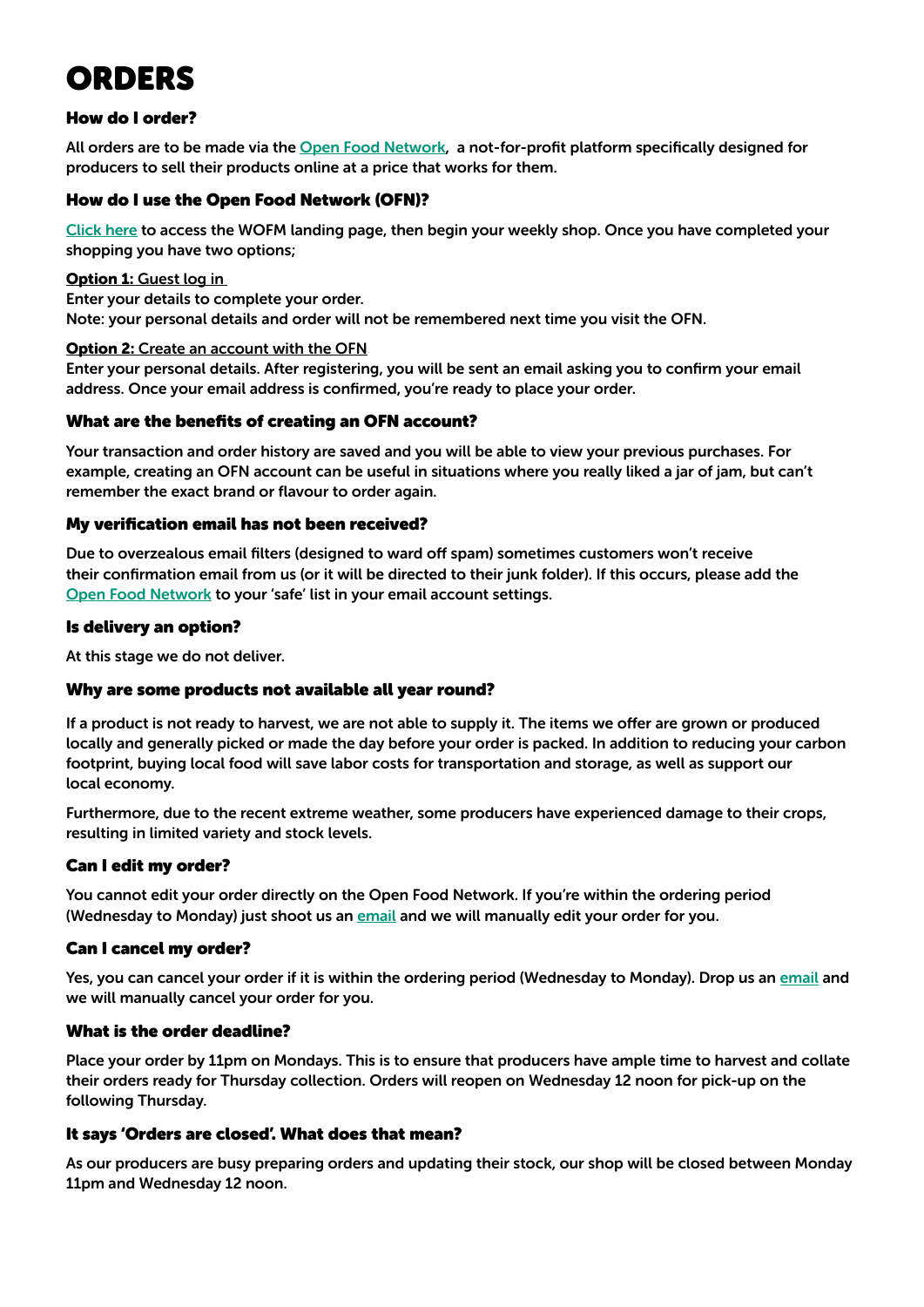#### How far in advance can I order?

You can order one week in advance; the ordering period opens Wednesday 12 noon and closes Monday 11pm, for collection on Thursday (after the Monday when orders close).

#### What happens if I miss the cut off?

Please wait until the next order cycle opens on Wednesday 12 noon. To ensure you don't miss out on future orders, opt into our mailing list for weekly reminders and/or set-up a subscription for your regular items.

#### Do I receive a receipt for my order?

Yes, you will receive a receipt via email upon payment.

#### Is there a minimum order?

No, there is no minimum order. You can order as much or as little as you'd like!

#### Can I create a regular order so I don't have to do it every week?

Yes, you can create a subscription which is a recurring or standing order. See above 'what are subscriptions' for more information.

#### What should I do if there is a problem with any of the produce?

If anything is missing from your order, or you are not happy with the quality of your products, please don't hesitate to drop us an [email.](mailto:wofm@healthycities.org.au) We will investigate and refund accordingly.

#### How do I pay?

WOFM accepts payment via debit or credit card through Stripe. You will be prompted to provide your payment information when completing your first order. If you opt for the "save payment information" this card will then be used to pay for all orders that you place both now and in the future.

## COLLECTION

#### Where do I collect my order?

Your order is to be collected our hub: [Healthy Cities Illawarra 6-10 Princes Highway, Fairy Meadow](https://goo.gl/maps/bLkjb46Lx8wBYA9U6)

There is free, untimed street parking in front, as well as off Chapman Street next to the Metro petrol station. Look out for the Wollongong Online Farmers Market flags.

#### When do I collect my order?

Each Thursday between 3:30pm - 6:30pm.

#### What happens if I forget to collect my order?

You can collect your order on Friday, between 9am to 4pm.

Please note: we have limited refrigeration capacity, hence the quality of your produce may not be assured if you collect your order after the designated collection hours. Healthy Cities Illawarra is closed Saturday and Sundays. You will not be eligible for a full or partial refund on goods which are affected by late collection.

#### How is my produce stored before I arrive to collect it?

All food is stored safely and appropriately so you don't have to worry about squashed bread or warm milk when you arrive to collect your produce. Items that require cold storage are kept chilled at our hub until collection.

#### Can I pay on arrival?

Unfortunately we are unable to collect cash payments on arrival. All payments must be made at check out using a debit or credit card.